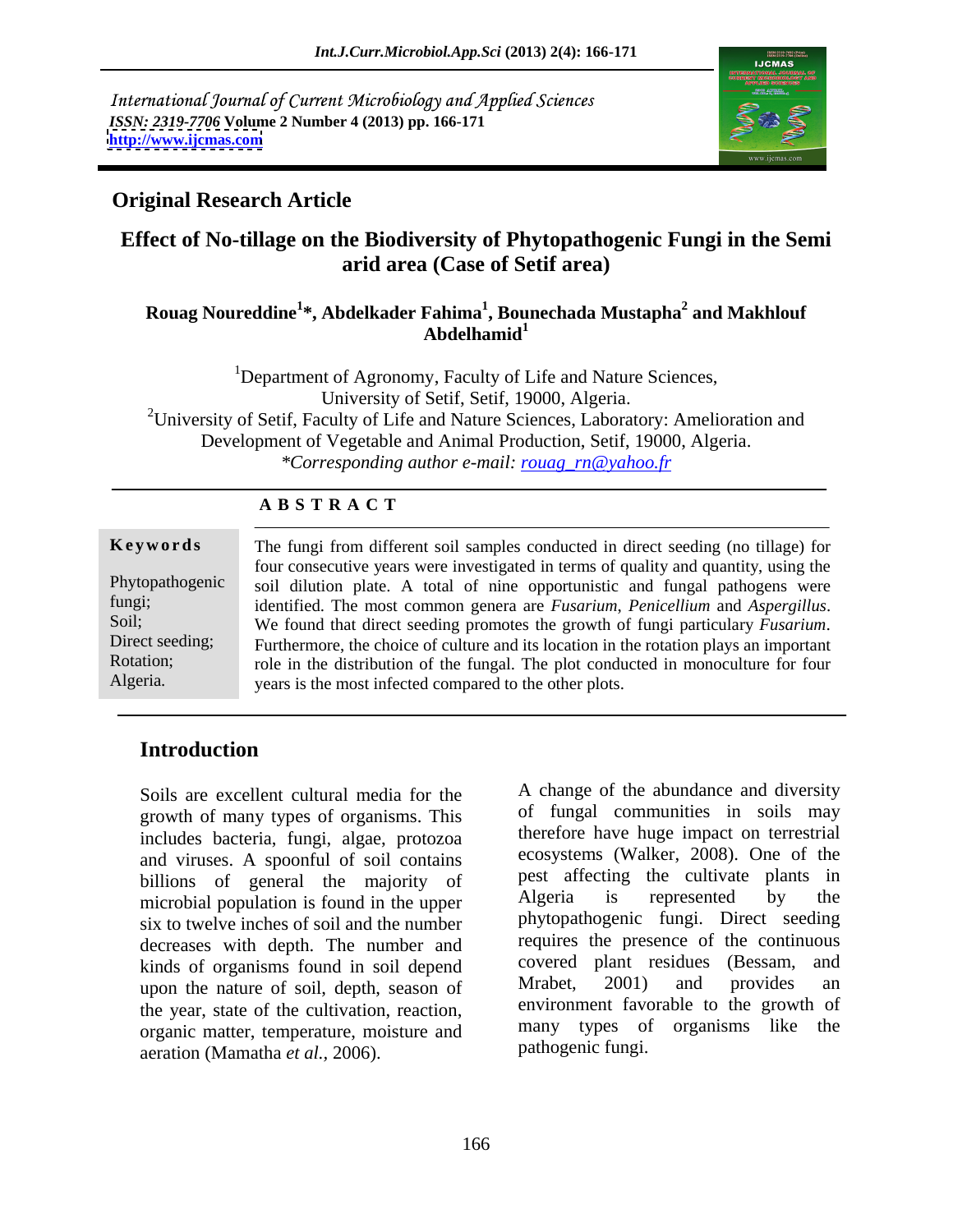# **Materials and Methods**

### **Sampling**

The samples were collected from seven plots conducted under direct seeding for fourth consecutive years and cultivated with Chickpea, Durum wheat, Peas, Lens plant, Chemical fallow and Grazed fallow) (Table. 1) to identify soil microfungal flora. The plots are located in the Experimental Station of the Technical Institute of Field Crops (ITGC) belonging to Setif area (36 ° N and 5° 22 E). In each plot, we take six soil samples at two layers (Horizon). The first is at a depth and the second is at a depth of 7-15 cm. The sampling is made at 02/04/2011; it represents the stage of plant emergence. Sowing is carried out on 24/11/2010. The samples are collected in sterile polythene

Isolation of bacteria was performed by making serial dilution of the taken samples and the dilution used for studies were  $10^{-2}$ and  $10^{-4}$  (Rapilly, 1968). Isolation of abundant we noted that *Fusarium* is more Fungi was performed by making plate method using Dextrose Potato Agar medium (PDA) (Davet and Rouxel, 1997). Plates and media was weighed out and prepared according to the manufacture's specification, with respect to the given instructions and directions. The plates were incubated at 27<sup>o</sup>C for 72 hrs to 144 hrs. Pure cultures were obtained and fungi are identified by morphological structures observed by lactophenol staining under 100x lens. The identification of fungal genera was performed according to the

Through the analysis of the samples of soil identification keys of Subramanian (1983), from the plots conducted in direct seeding Lepoivre (2003) and Nasraoui (2006) in Setif. based on the characteristics of the colonies, mycelium and the conidia.

# **Results and Discussion**

### **Identification soil fungi**

The soil samples were analyzed with respect to different types of fungi. We identified 9 genera of fungi. So, we have not able to determine the species belonging for each genus (Table. 2).

### *Abundance and diversity of soil fungi*

bags. The diversity and the diversity and the abundance of bags. **Methodology and the state of the state of the state of the state of the state of the state of the state of the state of the state of the state of the state of the state of the state of the state of the state of the stat** -2 consecutive years, *Fusarium* is the most <sup>4</sup> (Rapilly 1968) Isolation of abundant. We noted that *Fusarium* is more  $\degree$ C for 72 hrs to 144 crop wheat is introduced only once in the The relative diversity and the abundance of the phytopathogenic fungi collected from the soil of different plots are given in the figure 2. The diversity relative and the abundance of phytopathogenic fungiat the two soil horizons (layers) from the 7 plots are reported in the figure 3. We noted that the type and the crop rotation have effect phytopathogenic fungi. The genus *Fusarium* is the most present in almost plots. The abundance of *Fusarium* varies with the rotation and the type of crop. In the plot where wheat is grown for four abundant in the superficial layer if the crop is the wheat and in the depth layer if the crop is wheat. The similar results were obtained by Colbach *et al*., (1996). We found that in the plot 7 grown with the lens plant and wheat alternately,*Fusarium* rate is very low and in the plot 5 where the crop wheat is introduced only once in the rotation, there is no *Fusarium*, which led us to conclude that the better rotation is also an important factor in the abundance of phytopathogenic and opportunistic fungi particularly *Fusarium* in the soil.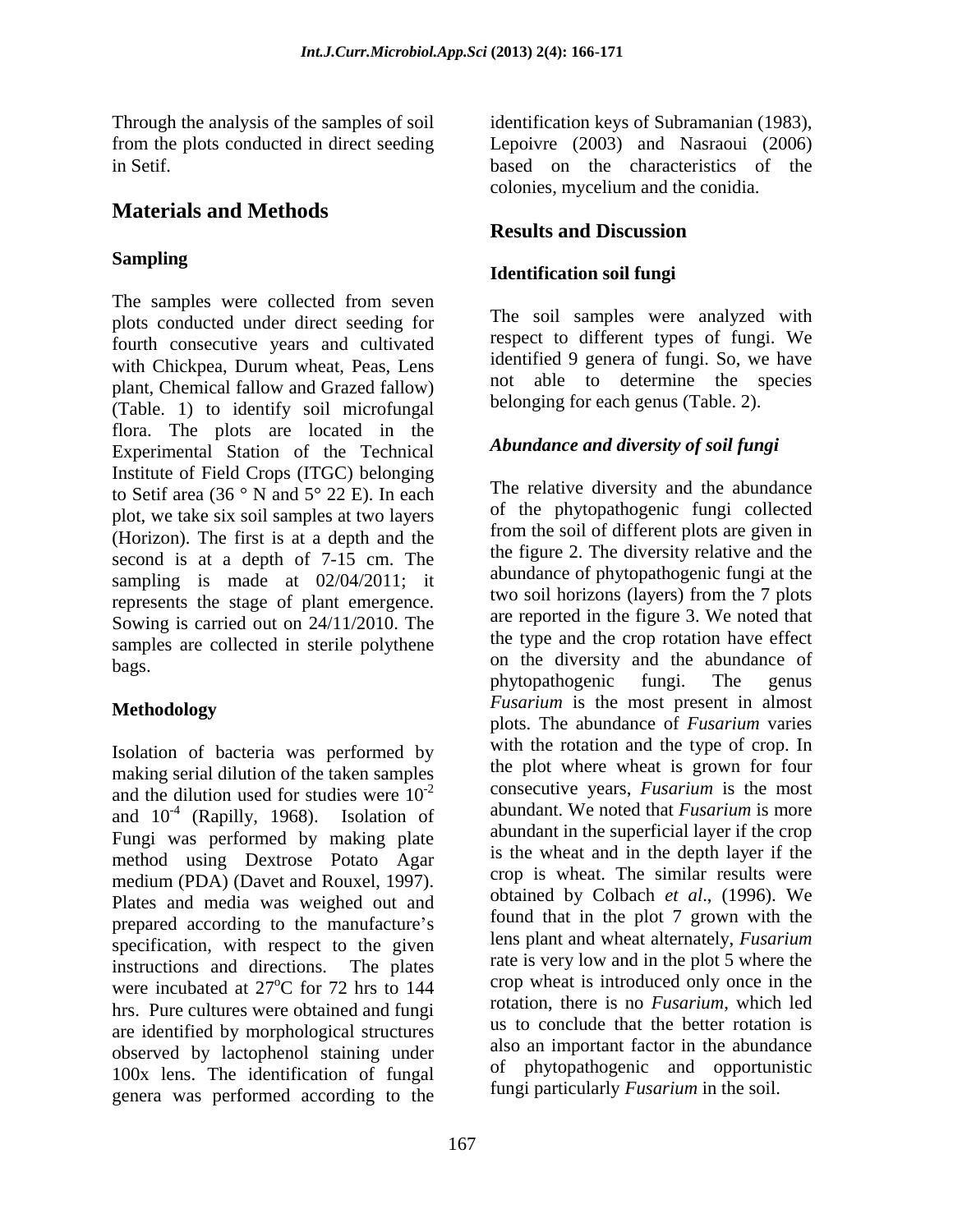|                | <b>First year</b>           | <b>Second year</b>                            | Third year      | <b>Fourth year</b> |
|----------------|-----------------------------|-----------------------------------------------|-----------------|--------------------|
|                |                             | <b>Plot 1</b>   Wheat durum   Wheat durum     | Wheat durum     | Wheat durum        |
|                |                             | <b>Plot 2</b>   Wheat durum   chemical fallow | Wheat durum     | Wheat durum        |
|                | <b>Plot 3</b>   Wheat durum | grazed fallow                                 | Wheat durum     | Chickpea           |
| Plot 4 $\vert$ | Lens plant                  | Wheat durum                                   | Chemical fallow | Wheat durum        |
| Plot 5 $\vert$ | Lens plant                  | Wheat durum                                   | Chemical fallow | Lens plant         |
|                | <b>Plot 6</b>   Wheat durum | Peas                                          | Wheat durum     | Lens plant         |
| Plot 7 $\vert$ | Lens plant                  | Wheat durum                                   | Lens plant      | Wheat durum        |

**Table.1** Type of the rotation plants during the fourth years by plots

**Table.2** List of genera of f List of Fungi identified by horizon and plot

| Plots  | Horizon        |                                                                                                       |
|--------|----------------|-------------------------------------------------------------------------------------------------------|
|        | $H_1$          | Fusarium, Penicillium, Alternaria, Aspergillus, Cladosporium, Erysiphe                                |
| Plot 1 | H <sub>2</sub> | Fusarium, Penicillium, Alternaria , Aspergillus, Bulmeria                                             |
|        | $H_1$          | Fusarium, Penicillium, Alternaria, Aspergillus, Cladosporium, Rhizopus                                |
| Plot 2 | H <sub>2</sub> | Fusarium, Penicillium, Alternaria, Aspergillus, Cladosporium,<br>Erysiphe, Rhizopus, Helminthosporium |
| Plot 3 | $H_1$          | Fusarium, Penicillium, Alternaria, Rhizopus, Aspergillus,<br>Cladosporium, Helminthosporium           |
|        | H <sub>2</sub> | Fusarium, Penicillium, Alternaria, Aspergillus, Helminthosporium                                      |
| Plot 4 | $H_1$          | Fusarium, Penicillium, Alternaria, Rhizopus, Aspergillus,<br>Helminthosporium                         |
|        | H <sub>2</sub> | Fusarium, Penicillium, Aspergillus, Helminthosporium                                                  |
| Plot 5 | $H_1$          | Fusarium, Penicillium                                                                                 |
|        | H <sub>2</sub> | Fusarium, Penicillium, Aspergillus                                                                    |
| Plot 6 | $H_1$          | Fusarium, Penicillium, Alternaria, Aspergillus, Cladosporium,<br>Rhizopus, Helminthosporium           |
|        | H <sub>2</sub> | Fusarium, Alternaria, Aspergillus, Rhizopus, Helminthosporium                                         |
| Plot 7 | $H_1$          | Fusarium, Aspergillus, Penicillium, Helminthosporium                                                  |
|        | H <sub>2</sub> | Fusarium, Aspergillus, Penicillium, Helminthosporium                                                  |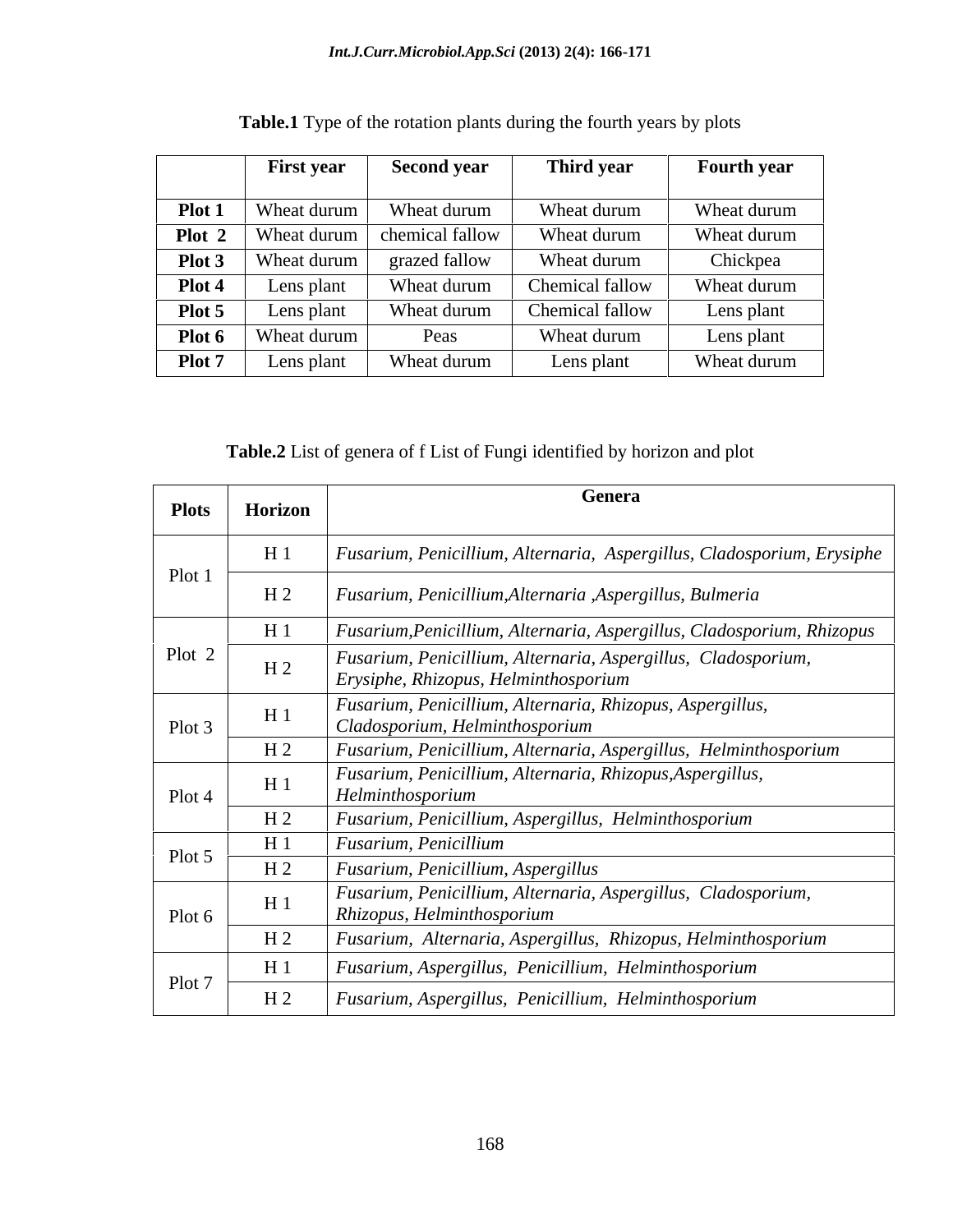| Genera                                                                | Nature of pathogen    | Scale |
|-----------------------------------------------------------------------|-----------------------|-------|
| $\vert$ Penicellium, Aspergillus                                      | Opportunistic         |       |
| Alternaria, Rhizopus and Erysiphe                                     | Weakly pathogenic     |       |
| <i>Fusarium</i> and <i>Blumeria</i>                                   | Moderately pathogenic |       |
| <i>Helminthosporium</i> and <i>Cladosporium</i>   Highly pathogenetic |                       |       |

**Table.3** Pathogenecity Scale of the identified fungi

**Figure. 1** Relative abundance and diversity of phytopathogenic and opportunistic fungi from the soil of the 7 plots.





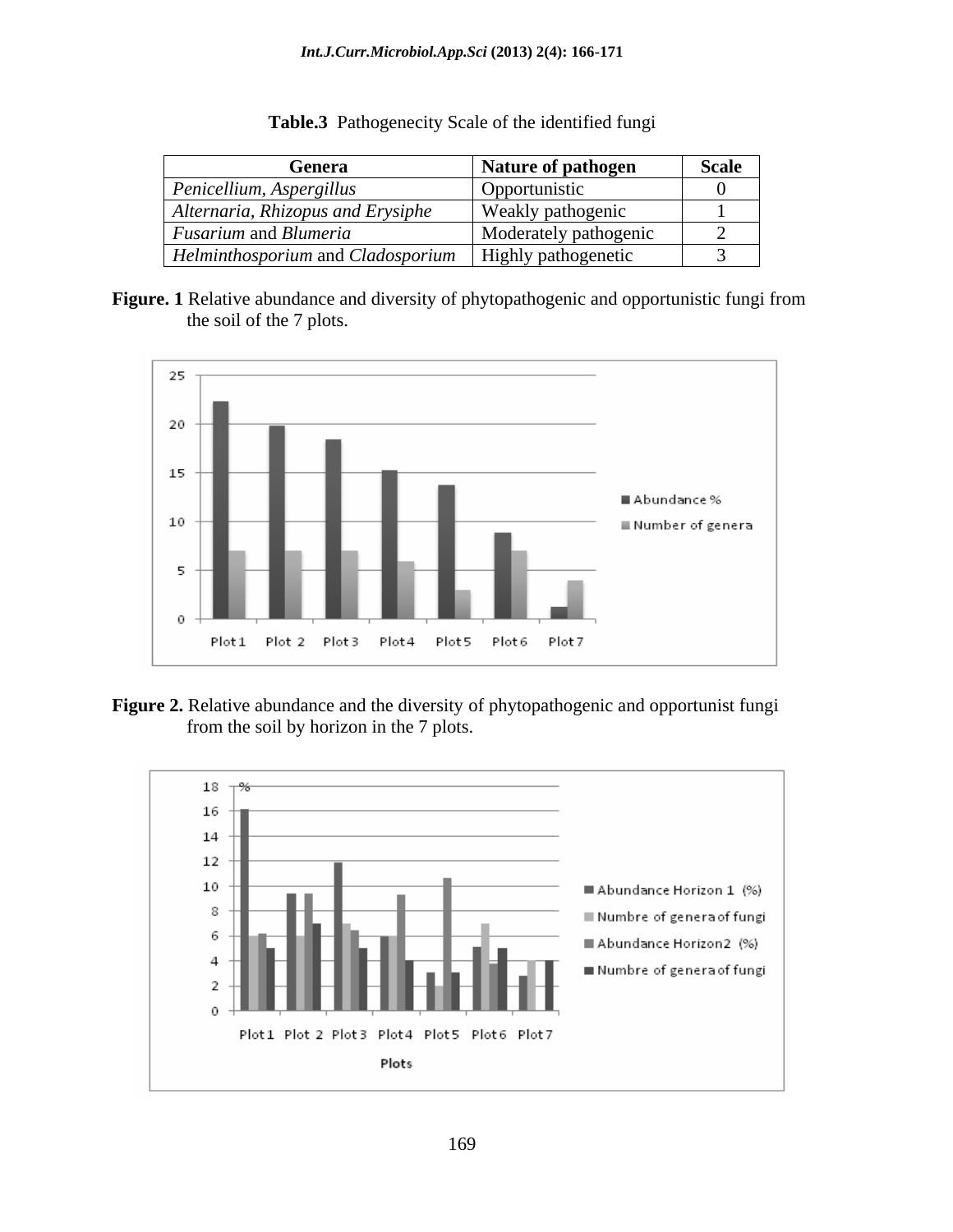### **Pathogenicity of fungal inventoried in soil**

Pathogenicity of fungi varies from one species to another (Table. 3). The results showed that *Fusarium* is the most present technique (no-tillage) is on increased of Congress on Conservation This type of fungus in the soil which harms the crops. The rotations of the crops in the same station (plot) affect the diversity, distribution and the abundance<br>Influence of cropping system on foot of the phytopathogenic fungi soil. However, the incidence of fungal diseases is greatly reduced in soils with the organic

In these work 9 genera of phytopathogenic<br>molecular and biological basis and opportunistic fungi were identified. *Fusarium* is the most present in all plots. The plot conducted with the monoculture is the most infected. The crop type, crop  $\frac{2a}{140}$ . rotation and the horizon of soil, have an important role in the biodiversity and the abundance of phytopathogenic fungi. The choice of the better crop rotation from different Soil samples. associated with a fungal treatment can resolved this problem. The no tillage is a technique that it can be applied in many countries with arid or semi-arid climate.

improve and protect the water quality, enhance the biodiversity, biological mycologie en pathologie végétale. activity, reducing the greenhouse effect, enrich the soil with organic matter and improving the soil structure. However, the downside of this technique is the proliferation of phytopathogenic fungi in the soil, especially when the crop rotation is not better and the no using the chemical diseases. Projet ESA2 et control. All these drawbacks limit the use of this technique in many countries.

### **References**

- in all plots. According Segey *et al.*,<br>(2009), that the only disadvantage of this  $\frac{1}{2}$  in proceedings of International Bessam, F., and Mrabet R. 2001. Time influence of no tillage on organic matter and its quality of a vertic Calcixeroll in a semiarid area of Morocco. Garcia-Torres et al. (eds). In: proceedings of International Congress on Conservation Agriculture. Madrid, Spain. October 1-5, 2:281-286.
	- Colbach, N.*,* N.Maurin and Huet, P.1996. Influence of cropping system on foot rot of winter wheat in France. Crop. Prot.16: 415-422.
- amendments.<br>
and isolation of soil fungi. Eds INRA, Davet P., and Rouxel, F. 1997. Detection Paris, France, pp. 184.
	- Lepoivre, P.H., 2003. Phytopathology: molecular and biological basis pathosysthèmes and control strategies. Presses agronomiques de Gembloux, Ed. De Boeck Universit., 427:.111- 140.
	- Mamatha, K., Grace Nalini Smt and Sirisha, D. 2006. Isolation and Identification of Bacteria and Fungi from different Soil samples. [www.stannscollegehyd.com/downloa](http://www.stannscollegehyd.com/downloa) d/Soil.pdf. pp.5.
- Direct seeding can reduce erosion, <br>Direct seeding can reduce erosion, <br>Direct seeding can reduce erosion, <br>Direct seeding can reduce erosion, <br>Direct seeding can reduce erosion, Nasraoui, B., 2006. Fungal parasites of cultivated plants: Biology, systematic and pathology. With CD-English version. Centre de Publication Universitaire, Tuinisie, pp.456
	- Rapilly, F., 1968. Les techniques de Annales. des Sci. Nat.  $6(1)$ :  $71 - 82$ .
	- Subramanian, C.V., 1983. Hyphomycetes Taxonomy and Biology. Academic Press, London. pp. 502
	- Seguy L., S. Bouzinac and Maronezzi, A. C. 2009. Tillage and crop resistance to diseases. Projet ESA2 et SODECOTON, Cirad.